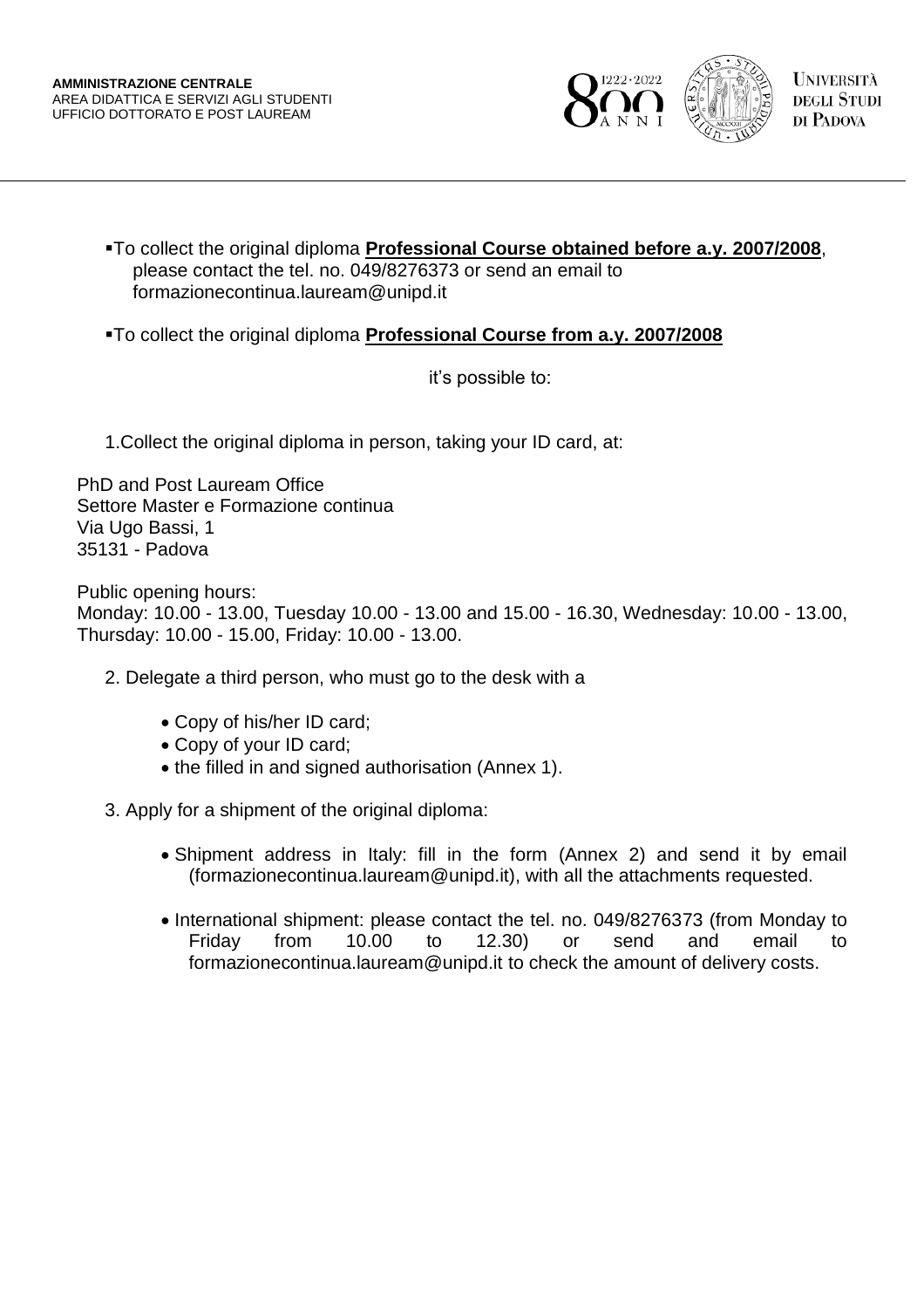## **AUTHORISATION TO COLLECT ORIGINAL DIPLOMA**

## authorise, on my own responsibility,

|  |  |  | to collect the original diploma of the Professional Course in |  |
|--|--|--|---------------------------------------------------------------|--|
|  |  |  |                                                               |  |

I enclose herewith:

1) copy of my own ID card and his/hers.

Date, ………………………

Signature ………………………………………………